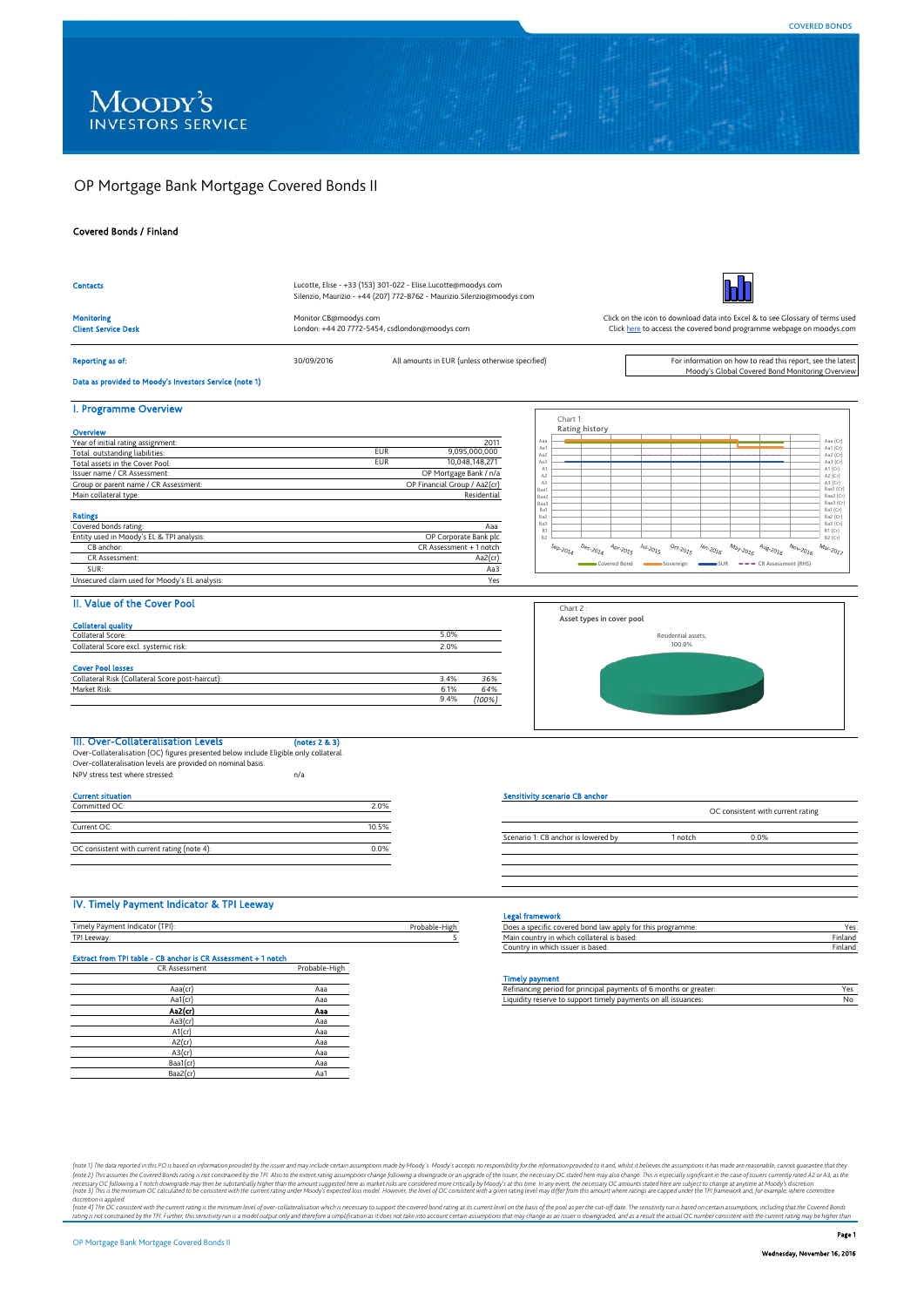# V. Asset Liability Profile





# VI. Performance Evolution





This publication does not announce a credit rating action. For any credit ratings referenced in this publication, please see the<br>ratings tab on the issuer/entity page on <u>www.moodys.com</u><br>for the most updated credit rating action information and<br>rating history.

*(note 5) This assumes no prepayment.*

(note 6) Based on principal flows only. Assumptions include no pregayments, principal collections limited to the portion of assets that make up the amount of the liabilities plus committed OC, no further CB issuance and no

OP Mortgage Bank Mortgage Covered Bonds II P**age 2** and the control of the control of the control of the control of the control of the control of the control of the control of the control of the control of the control of t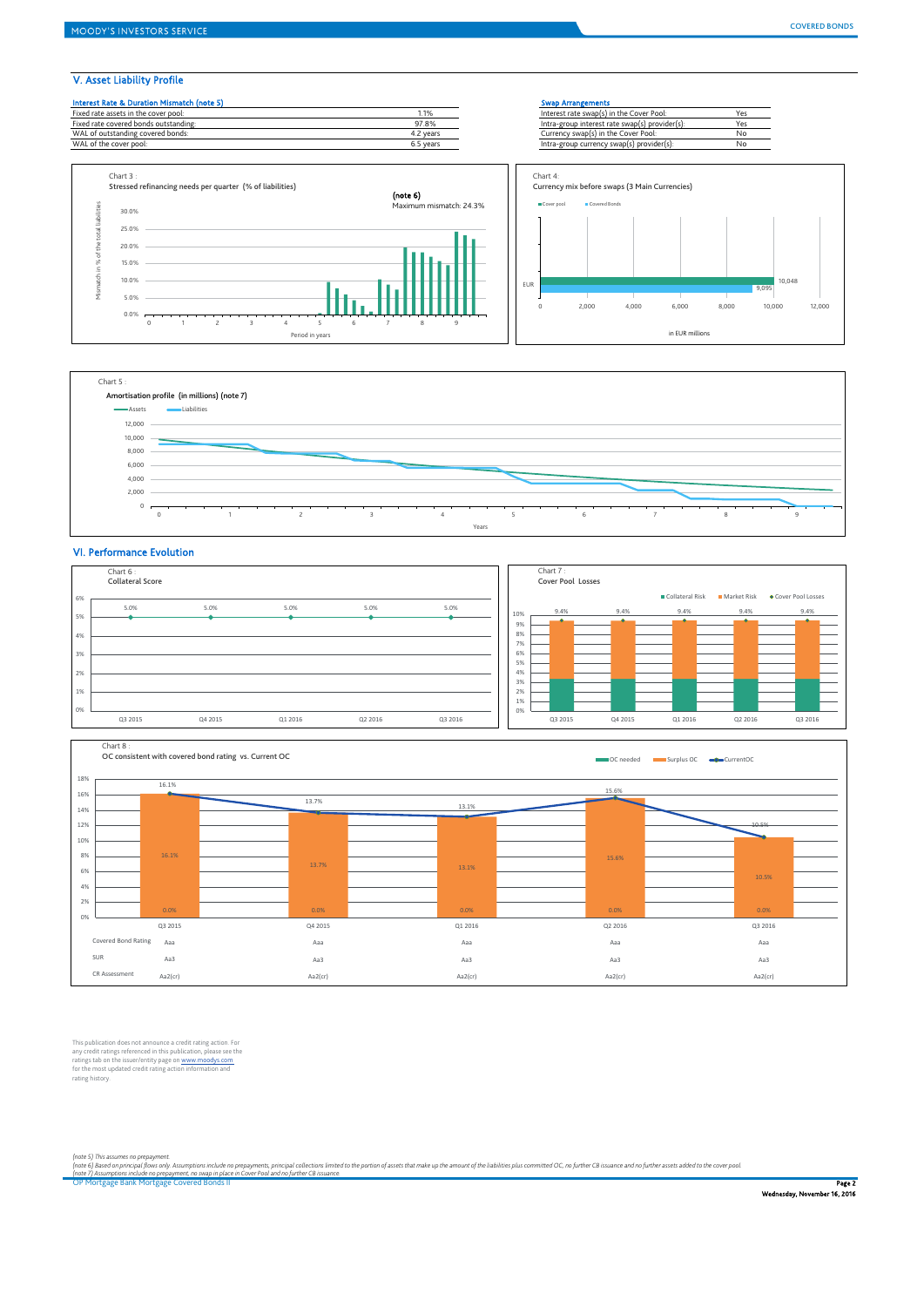### VII. Cover Pool Information - Residential Assets

| Overview                       |                | <b>Specific Loan and Borrower characteristics</b>           |      |
|--------------------------------|----------------|-------------------------------------------------------------|------|
| Asset type:                    | Residential    | Loans with an external guarantee in addition to a mortgage: | n/i  |
| Asset balance:                 | 10.048.148.271 | Interest only Loans:                                        | 0.0% |
| Average loan balance:          | 49.466         | Loans for second homes / Vacation:                          | 0.1% |
| Number of loans:               | 203,131        | Buy to let loans / Non owner occupied properties:           | 0.0% |
| Number of borrowers:           | 257,452        | Limited income verified:                                    | 0.0% |
| Number of properties:          | 209,502        | Adverse credit characteristics (**):                        | 0.0% |
| WA remaining term (in months): | 147            |                                                             |      |
| WA seasoning (in months):      |                | Performance                                                 |      |
|                                |                | Loans in arrears ( $\geq$ 2months - < 6months):             | 0.0% |
| <b>Details on LTV</b>          |                | Loans in arrears ( $\geq 6$ months - < 12 months):          | 0.0% |
| WA unindexed LTV (*):          | 49.0%          | Loans in arrears ( $\geq$ 12 months):                       | 0.0% |
| WA indexed LTV:                | 44.0%          | Loans in a foreclosure procedure:                           | 0.0% |
| Valuation type:                | Market Value   |                                                             |      |

|                                          | .            |                                                        | .    |
|------------------------------------------|--------------|--------------------------------------------------------|------|
| WA indexed LTV:                          | 44.0%        | Loans in a foreclosure procedure:                      | 0.0% |
| Valuation type:                          | Market Value |                                                        |      |
| LTV threshold:                           | 70.0%        | <b>Multi-Family Properties</b>                         |      |
| Junior ranks:                            | n/d          | Loans to tenants of tenant-owned Housing Cooperatives: | n/i  |
| Prior ranks:                             | 0.0%         | Other type of Multi-Family loans (***):                | n/i  |
| n/d: information not disclosed by Issuer |              |                                                        |      |

*n/a: information not applicable*

| Asset type:           | Residential    | Loans with an external guarantee in addition to a mortgage: | n/a  |
|-----------------------|----------------|-------------------------------------------------------------|------|
| Asset balance:        | 10,048,148,271 | Interest only Loans:                                        | 0.0% |
| Average loan balance: | 49.466         | Loans for second homes / Vacation:                          | 0.1% |
| Number of loans:      | 203,131        | Buy to let loans / Non owner occupied properties:           | 0.0% |
| Number of borrowers:  | 257.452        | Limited income verified:                                    | 0.0% |
| Number of properties: | 209,502        | Adverse credit characteristics (**):                        | 0.0% |
|                       |                |                                                             |      |

### Performance

|                      |              | Loans in arrears ( $\geq$ 2months - < 6months):    | 0.0% |
|----------------------|--------------|----------------------------------------------------|------|
| ails on LTV          |              | Loans in arrears ( $\geq 6$ months - < 12 months): | 0.0% |
| WA unindexed LTV (*) | 49.0%        | Loans in arrears ( $\geq$ 12 months):              | 0.0% |
| WA indexed LTV:      | 44.0%        | Loans in a foreclosure procedure:                  | 0.0% |
| Valuation type:      | Market Value |                                                    |      |

| valuation type           | <b>Planet value</b> |                                                            |     |
|--------------------------|---------------------|------------------------------------------------------------|-----|
| LTV threshold:           | 70.0%               | rtic<br>ruuu                                               |     |
| Junior ranks:            | n/d                 | is to tenants of tenant-owned Housing Cooperatives:<br>nai | ካ/a |
| <sup>o</sup> rior ranks. | 0.0%                | Other type of Multi-Family loans (***                      | ካ/a |
|                          |                     |                                                            |     |



(note \*) may be based on property value at time of origination or further advance or borrower refinancing.<br>(note \*\*\*) Typically borrowers with a previous personal bankuptcy or borrowers with record of court climit or m<br>(no

OP Mortgage Bank Mortgage Covered Bonds II Page 3